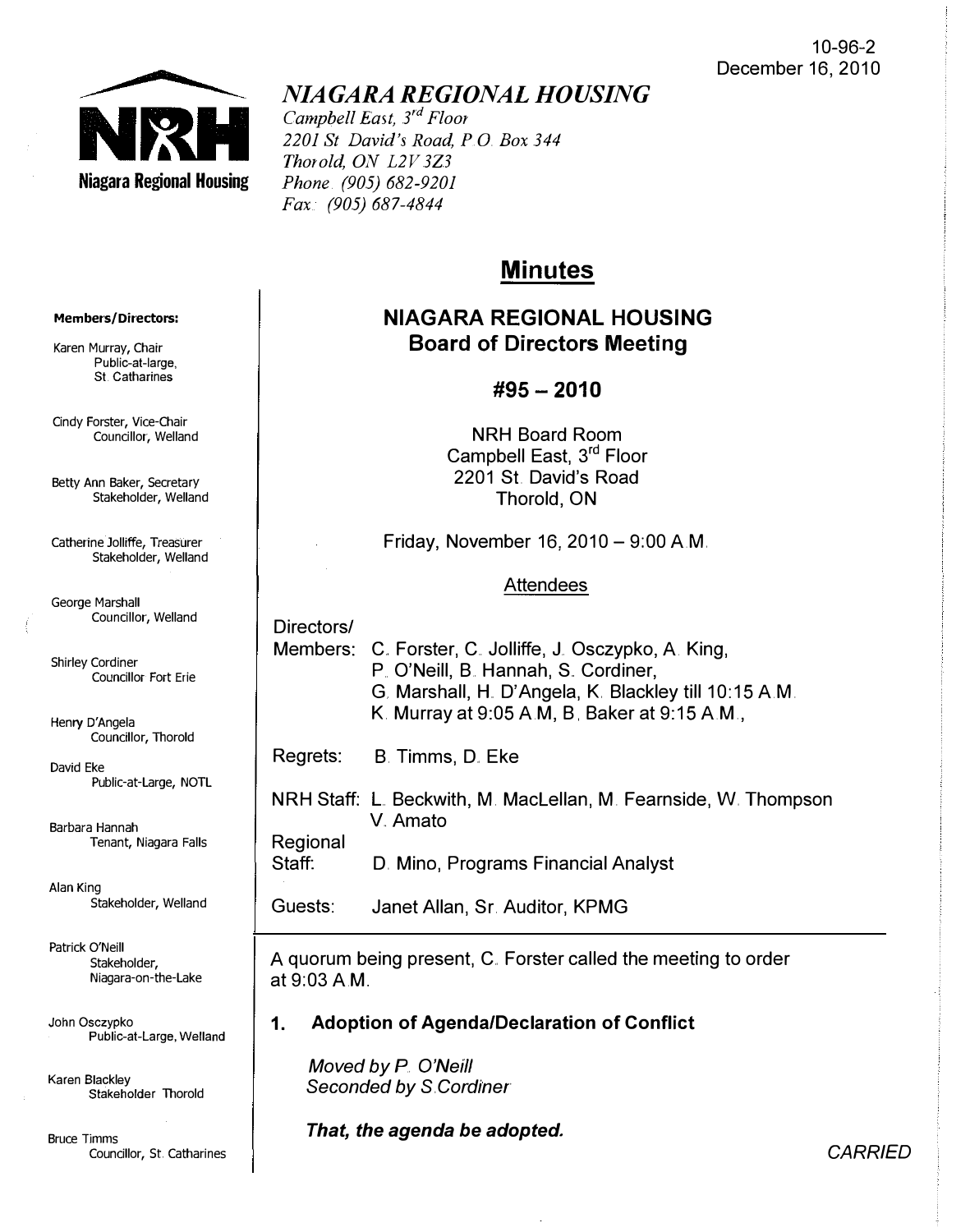Page 2 of 8

No conflicts were declared

#### 2" Approval of Minutes of the October 21, 2010 Meeting

Moved by A. King Seconded by C. Jolliffe

That, the minutes of the October 21, 2010 meeting be adopted.

2.1.. Business Arising

There was no business arising ..

3. Closed Session - 9:04 A.M.

Moved by B. Hannah Seconded by G. Marshall

That the meeting move into closed session to consider information of a confidential nature relating to the proposed or pending acquisition of land by the municipality or local board - update regarding a Housing Provider

**CARRIED** 

The Chair was handed to K. Murray when she joined the meeting at 9:05 A M.

3.1. Acquisition of land - update regarding a Housing Provider – Report IC 10-95-3.1.

Moved by C. Jolliffe Seconded by K. Blackley

That, the Niagara Regional Housing Board of Directors receives report IC 10-95-3.1. for information.

**CARRIED** 

9:08 AM..

Moved by B. Hannah Seconded by S. Cordiner

That the Board rise with report.

CARRIED

**CARRIED**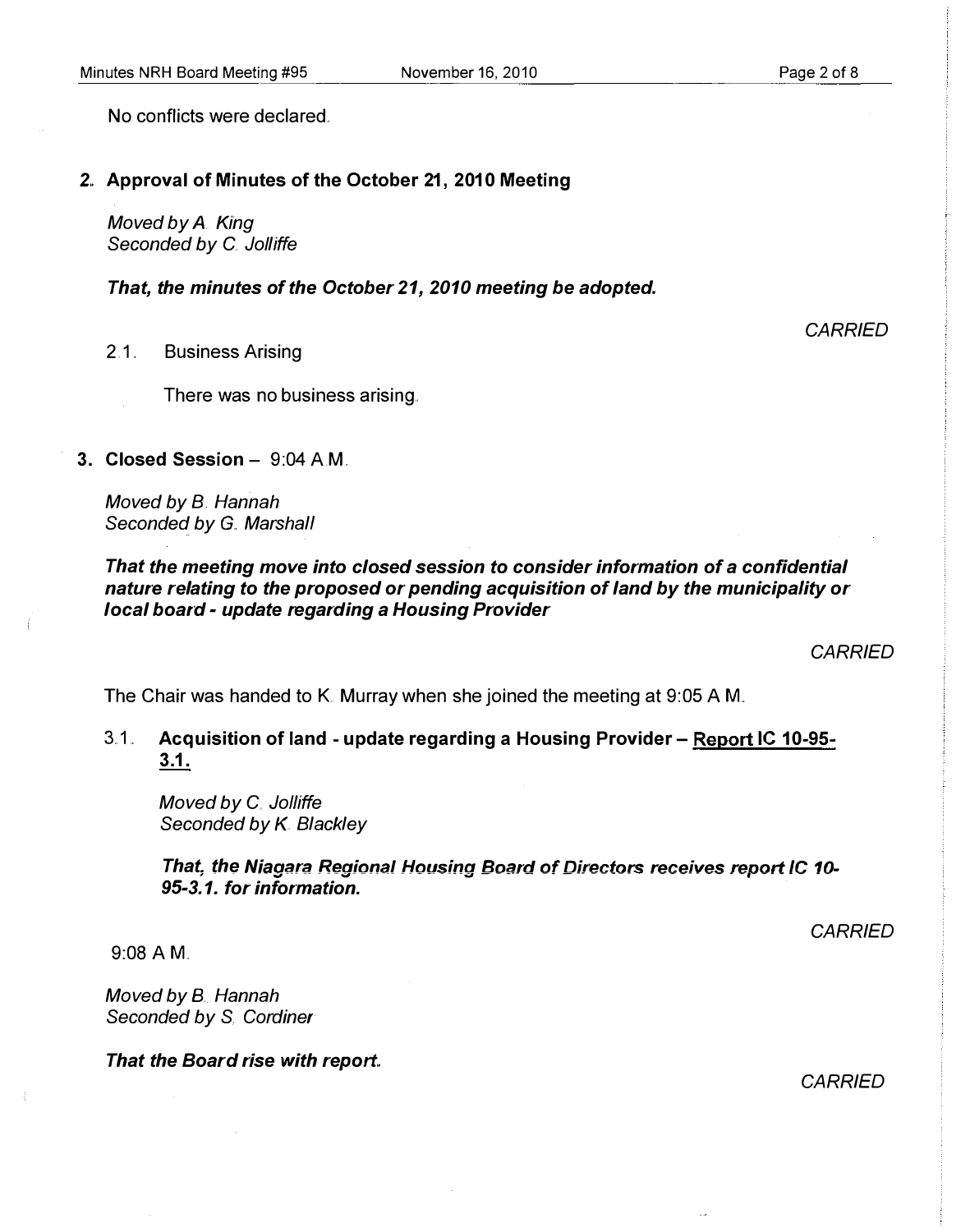#### New Business

#### 4.1. Audited 2009 Draft Financial Statements - Report 10-95-4.1.

Janet Allan, Senior Auditor, KPMG presented the 2009 Audited Financial Statements, highlighting significant changes to reporting requirements.

Page 3 – Statement of Financial Position – Tangible capital assets must now be recorded and amortized ..

Page 4 - Statement of Operations - now combines Capital and Operating, page 19 shows the previous, more familiar method of reporting. Federal Government revenues include the funding for the NRH portion of the Social Housing Renovation and Retrofit Program funding that is being distributed by NRH.

The auditor was requested to split out the regular Federal and Provincial funding revenue from any new one time funding. This would make comparisons from year-toyear much easier.

Page 5 - Statement of Changes in Net Financial Assets is a new statement

Page 6 – Statement of Changes in Financial Position represents cash in/cash out.

Page 9 – note explains changes in accounting policies for future reference.

Page 14 – value of owned units was adjusted to reflect fair market value at date of transfer.. The figures used in 2008 greatly undervalued buildings and the 2008 statements were adjusted to reflect updated value.

Page 17 – NRH reserve funds held by Niagara Region

NRH had a surplus of \$1.5 mil in 2009. There was no fraud or issues with management.

Moved by S. Cordiner Seconded by P. O'Neill

That the Audited 2009 Financial statements, as revised, be approved and forwarded to the AGM.

**CARRIED** 

#### 4.2. Intensive Community Development - Report 10-95-4.2.

On direction received at the last meeting, M.. MacLellan distributed the report on Intensive Community Development required in two NRH family communities where needs remain complex Elements common to complex and healthy communities were discussed..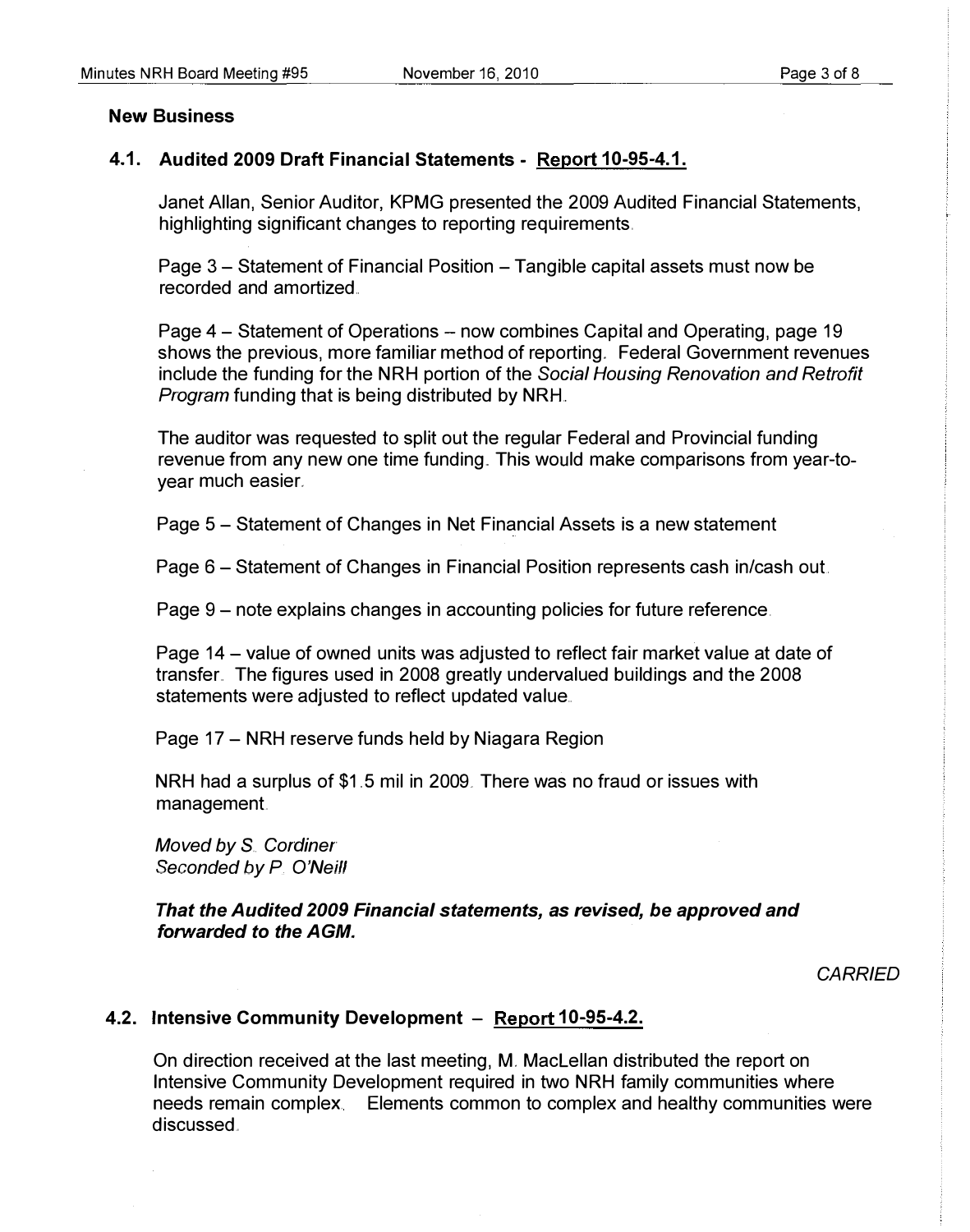Based on past successes in other complex affordable housing communities, it was noted that Community Development needs to involve all stakeholders and to focus on what is important to the community. To build a solid foundation which will eventually lead to participation in outside programming takes time, funding, and partnerships.

Experience has shown that programs need to be started within the community based on a trusting relationship. Challenges to programming outside the community include the lack of transportation, baby-sitting arrangements for the children left at home, linguistic barriers, fear of being outside comfort zone, etc.

G. Marshall asked if NRH has approached Niagara Region's Community Services for assistance.. Staff responded that Community Services is involved in program delivery at both Old Pine Trail and Manchester communities.

Moved by  $A<sub>x</sub>$  King Seconded by S. Cordiner

That Niagara Regional Housing Board of Directors approves \$180,000 in funding for a three year period to support intensive community development in the Rykerl Street, Old Pine Trail and other communities if needed.

**CARRIED** 

### 4.3. Financial Policies - Report 10-95-4.3.

Moved by  $H$  D'Angela Seconded by A. King

That the Niagara Regional Housing Board of Directors approves the annotated list of updated NRH Financial Policies.

**CARRIED** 

### 4.4. 2010 Year-End Surplus - Report 10-95-4.4.

The report on Year-End Surplus was distributed. Niagara Region's Treasurer's Year End Transfer report will go to Council early in 2011 for approval. This Board report is being brought forward at this time so that the NRH proposed distribution of its 2010 year-end surplus can be included in Niagara Region's report.

Moved by C. Forster Seconded by J. Osczypko

That the Niagara Regional Housing (NRH) Board of Directors requests Regional Council to approve the following proposed distribution of any year end operating surplus in 2010:

- 1" Intensive Community Development Reserve Fund \$180,000
- 2. NRH Rent Supplement Reserve Fund Remaining balance of year end surplus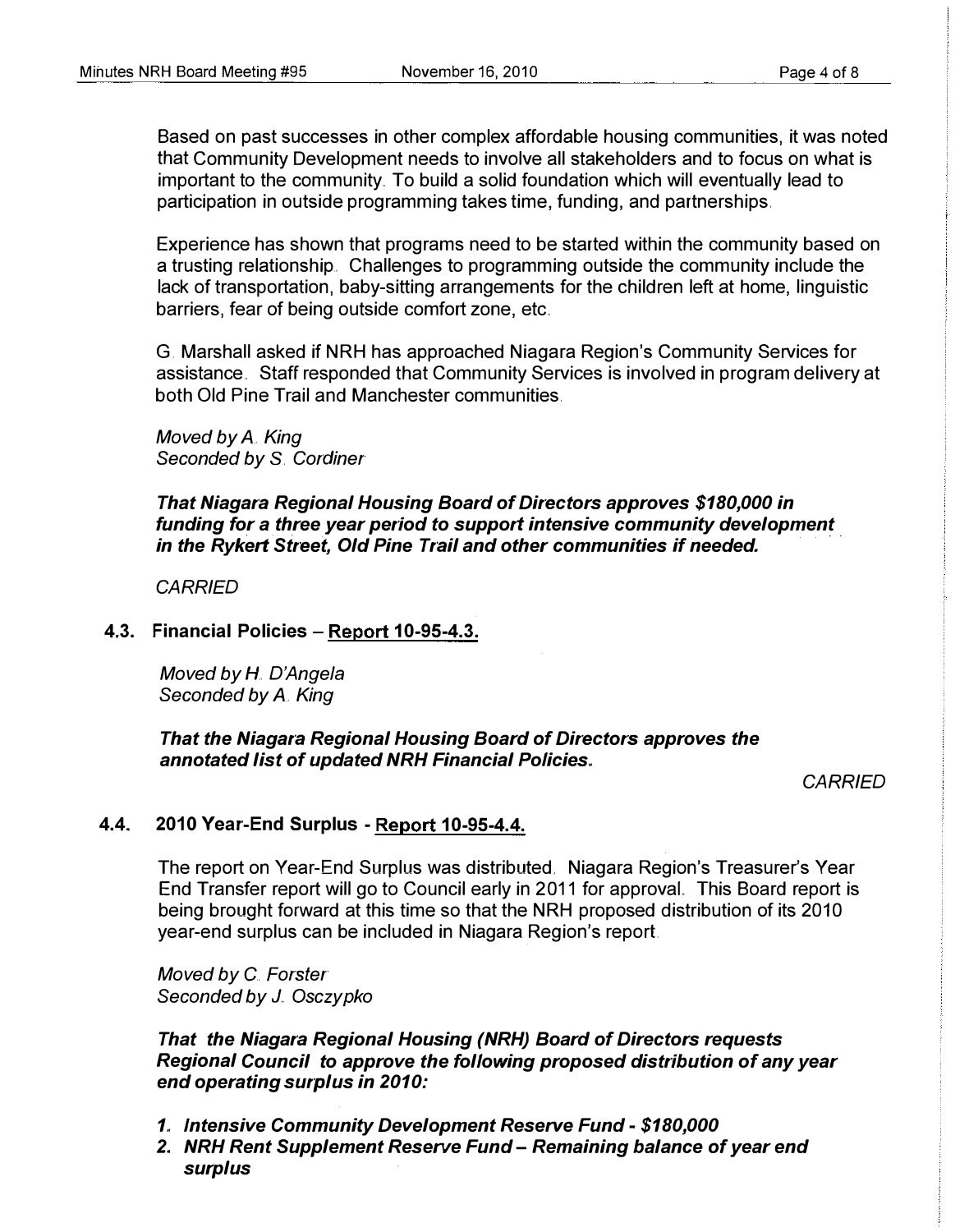CARRIED

#### 10:15AM.

All agreed on a 20 minute recess to honour outgoing Director, S. Cordiner, thanking her for dedicated service over the past four years.

K. Blackley left the meeting.

### 4.5. New Councillor Orientation

Staff advised that two orientations sessions will be held for new Councillors, NRH will be presenting with ABC's on December  $2^{nd}$ . Slides for the orientation session were distributed and comments requested from Directors who requested the following changes:

- $\circ$  Community Consultation Slide Indicate overwhelming support for this model
- $\circ$  Operating Agreement Slide NRH / Region Liaison position should be added
- $\circ$  *Waitlist Slide 27%* increase to waitlist
- $\circ$  Property Management Services Slide Value of buildings, average age, and amount to maintain assets, awards for energy conservation, energy audits
- $\circ$  Community Programs Slide Responsive to Community needs, pilot programs tailored to communities
- $\circ$  Housing Provider Program Training, Capital Stimulus
- $\circ$  Affordable Housing Development attracted \$38 mil in funding
- $\circ$  Private Market Programs add numbers

Moved by C. Forster Seconded by B. Hannah

That the Niagara Regional Housing Board of Directors approves the New Councillor Orientation Presentation as amended.

**CARRIED** 

### 5. General Manager's Report

5.1. Financial Statement, October 31, 2010 - Report 10-95-5.1.

Moved by S. Cordiner Seconded by C. Jolliffe

That the Niagara Regional Housing Board of Directors approves the **Financial Statements as at October 31, 2010.** 

CARRIED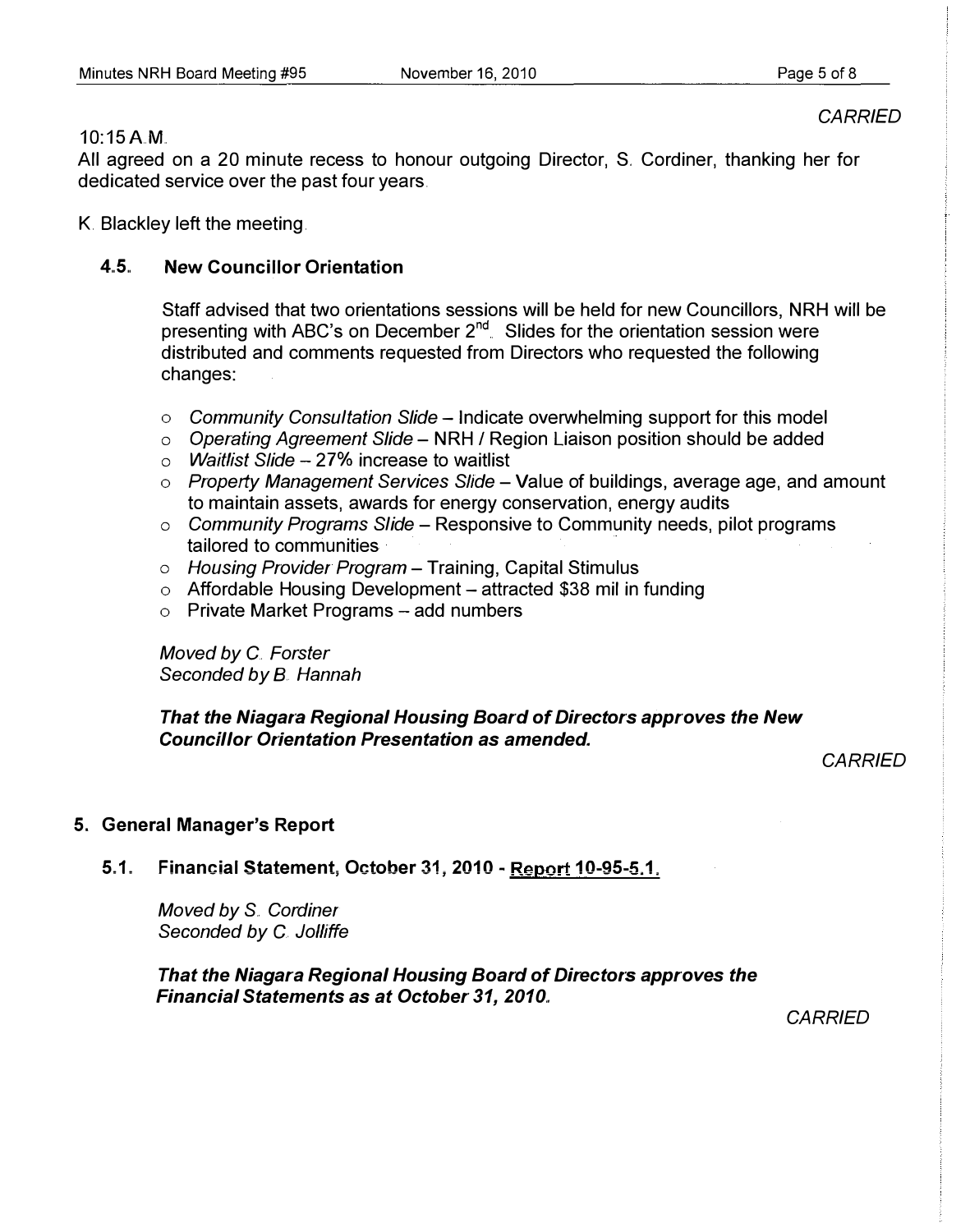#### Public Budget Consultation

W. Thompson advised that M. Trojan will be presenting a budget slide show, CMT and ABC's will be present to answer question..

### Bus Tour

A bus tour of regional properties is being arranged for new Councillors, the date is yet to be determined.

### **NRH AGM**

Please arrive by 4:00 P.M. on Monday, November 22<sup>nd</sup> for AGM. Displays will be open from 11:00 A.M. that day; prizes will be awarded for correct answers to questions about displays.

Election of officers will not take place at the AGM, but rather at the January 2011 meeting, after Council appointments to the NRH Board of Directors have been confirmed.

### 6. Chair's Report

The Chair met with Catherine O'Hagen-Todd who took over the newly created Liaison position.

The OASC is meeting later today, all Councillors on the NRH board will meet with the governance consultant, non-councillor Directors please call K. Murray or L. Beckwith if you wish to be interviewed by the consultant. B. Baker will speak with consultant. It was agreed that Housing Provider Advisory Group members and NRH community partners should be interviewed.. General Manager to set up conference call.

Action by: L. Beckwith

B. Baker commended staff for their efficient administration of the SHRRP funding, as compared to other Service Manager areas ..

C. Forster thanked staff for providing information she requested for use in her election campaign.

### 7.. Committee Reports

7.1. Executive Committee, Karen Murray, Chair

No minutes

7.2. Governance Committee No minutes ..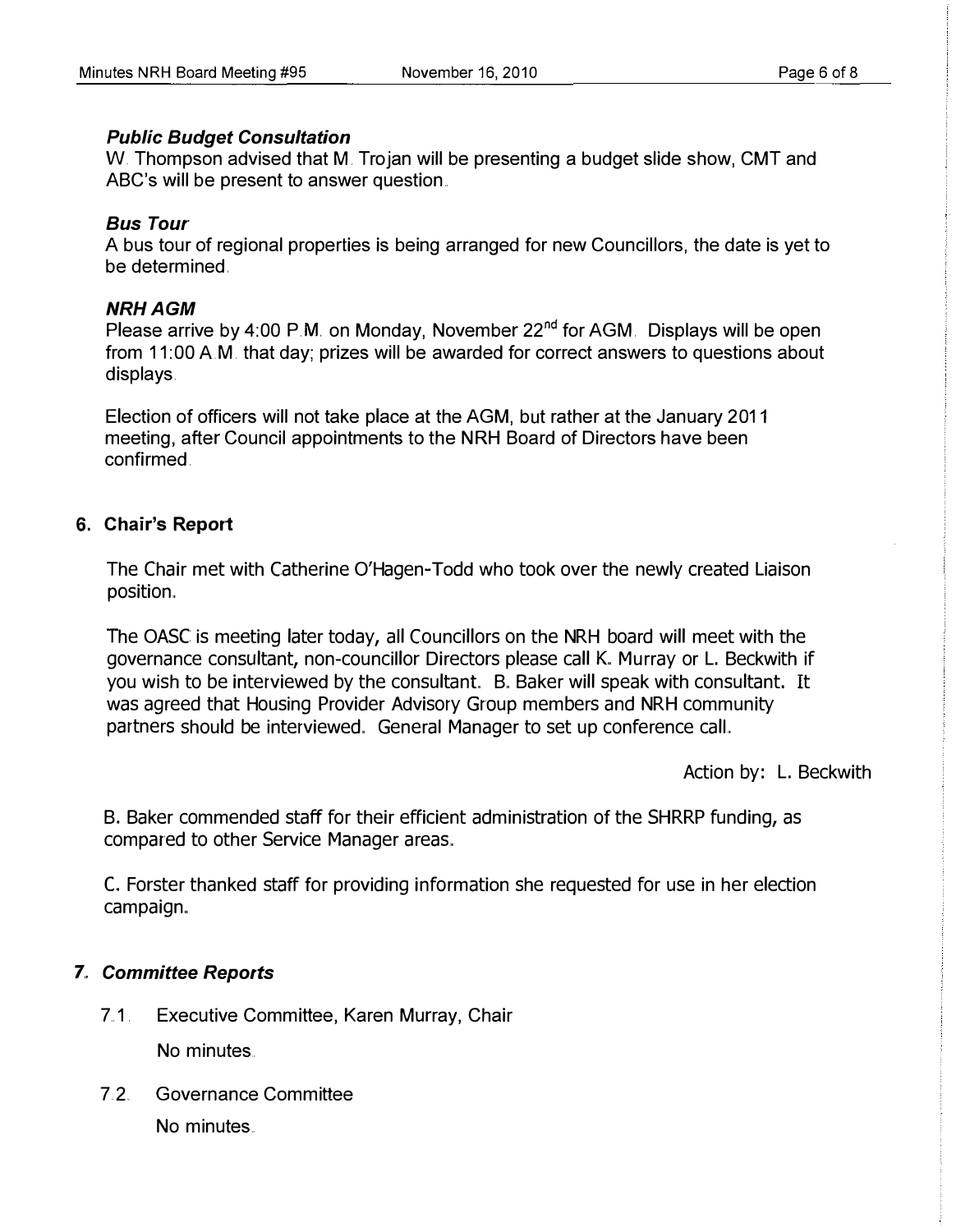- 7. 3. Investment Committee, H. D'Angela, Chair No minutes.
- 74.. ApplicanUT enant Appeals Committee Minutes of the October 19, 2010 appeal hearings, provided for information.
- 7.5. Tender Awards Committee, A. King, Chair No minutes.
- 7.6.. Operating Agreement Steering Committee No minutes.
- 7.7. Tenant Advisory Group, B. Hannah No minutes.
- 7.8. Housing Provider Advisory Group, C. Jolliffe, Chair No minutes.
- 7.9. Community Advisory Group, B. Baker, Chair No Minutes.

#### 8. For information

8.1. Action Items from Previous Meetings

#### Correspondence/Media

- **9.** BREAK  $-$  not required
- 10. Presentation  $-$  see 4.1.

#### 11. Other Business

There was no other business ..

#### 12. Next Meeting

 $\bullet$  AGM: Monday, November 22, 2010 at 4:15 PM. Campbell East, Cafeteria & Atrium 2201 St. David's Road, Thorold, ON